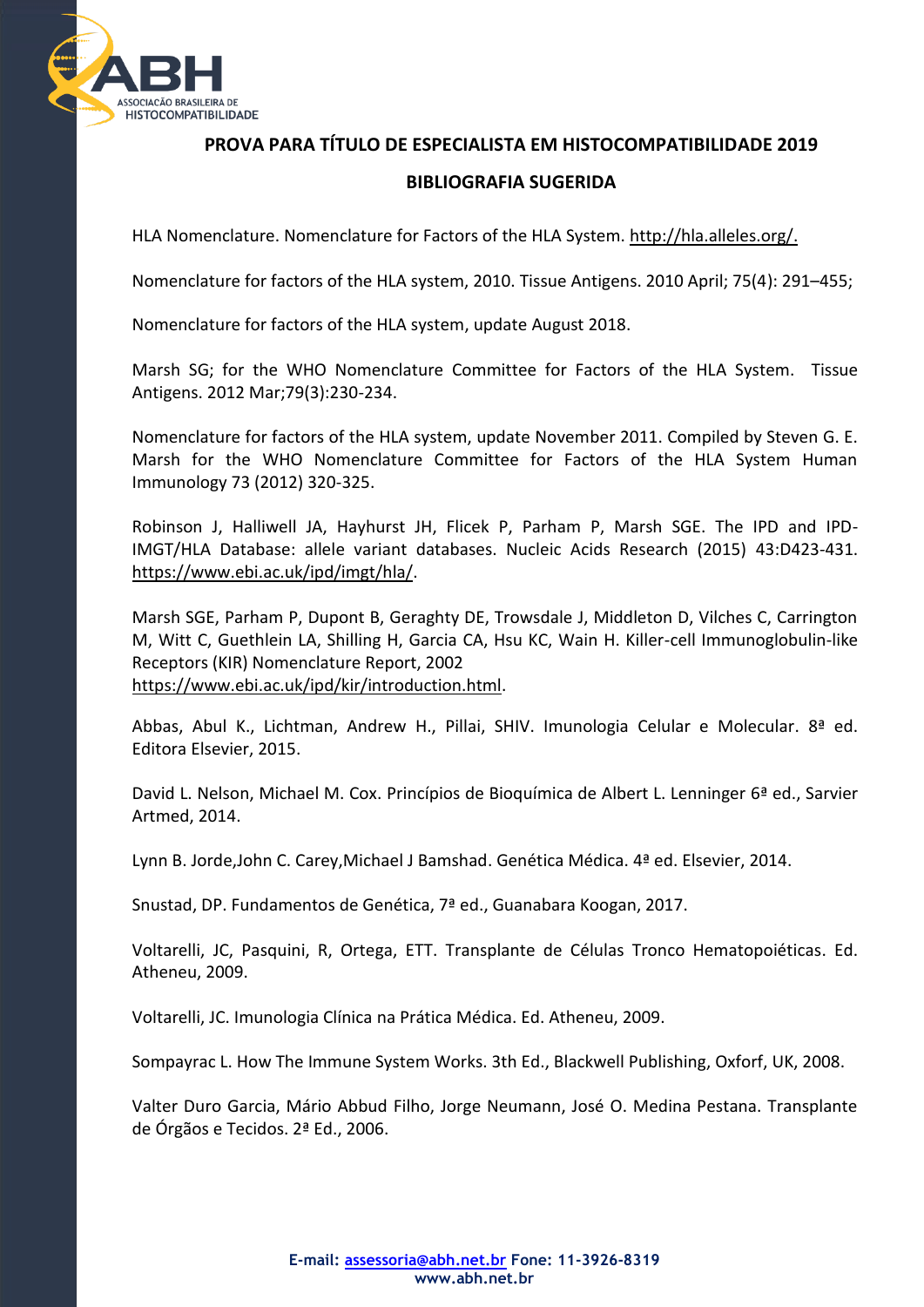

Garcia CD, Japão DP, Gascia VD. Doação e Transplante de Órgãos e Tecidos*.* São Paulo: Segmento Farma, 2015. http://www.adote.org.br/assets/files/LivroDoacaOrgaosTecidos.pdf.

Walter, A. P. Manual de Transplantes de Órgãos e Tecidos. 2ª Ed Editora MEDSI, 2004.

Estudos de Associação HLA X Doenças: Extratos do Primeiro Simpósio Brasileiro. Luis Cristóvão de Moraes Sobrinho Porto. Ed. UERJ, 2007.

ASHI Laboratory Manual. Fourth edition, 2000; editors Amy B. Hahn, Geoffrey A. Land, Rosemarie M. Strothman. [American Society for Histocompatibility and Immunogenetics.](https://trove.nla.gov.au/people/American%20Society%20for%20Histocompatibility%20and%20Immunogenetics?q=creator%3A%22American+Society+for+Histocompatibility+and+Immunogenetics%22)

Genetics of Populations. Hedrick, P. W.2nd. Ed. Jones & Bartlett Pub, 2000.

Dorak, MT. Major Histocompatibility Complex. http://www.dorak.info/mhc/index.html.

Dorak, MT. HLA and Leukemia. http://www.dorak.info/hla/.

Mulley WR; Kanellis J. Understanding cross-match testing in organ transplantation: A casebased guide for the general nephrologist. Nephrology 16 (2011) 125–133.

Juric MK, Ghimire S, Ogonek J, et al. Milestones of Hematopoietic Stem Cell Transplantation - From First Human Studies to Current Developments. Front Immunol. 2016 Nov 9;7:470.

Tait BD. Detection of HLA Antibodies in Organ Transplant Recipients - Triumphs and Challenges of the Solid Phase Bead Assay. Front Immunol. 2016;7:570.

William R. Mulley and John Kanellis. Understanding cross-match testing in organ transplantation: A case-based guide for the general nephrologist. Nephrology 16 (2011) 125– 133.

Duquesnoy, R., Witviliet, M., Doxiadis, I. I. N., Fijter, H., Claas, F. H. J. HLAMatchmaker-based strategy to identify acceptable HLA class I mismatches for highly sensitized kidney transplant candidates. Transpl Int 17: 22-30, 2004.

Duquesnoy, R. Clinical usefulness of HLAMatchmaker in HLA epitopes matching for organ transplantation. Cur Op Immunol 20: 1-8, 2008.

Duquesnoy, R. J*.* Reflections on HLA epitope-Based Matching for Transplantation. Frontiers in immunology. Vol. 7, Article 469, 2016.

Opelz, G., Dohler, B. Effect of human leukocyte antigen compatibility on kidney graft survival: Comparative analysis of two decades. Tranplantation 84(2): 137-143, 2007.

Petersdorf, Effie W. The major histocompatibility [complex: a model for understanding graft](https://www.ncbi.nlm.nih.gov/pmc/articles/PMC3772496/)[versus-host disease.](https://www.ncbi.nlm.nih.gov/pmc/articles/PMC3772496/) Blood. 2013 Sep 12; 122(11): 1863–1872. doi: 10.1182/blood-2013-05- 355982.